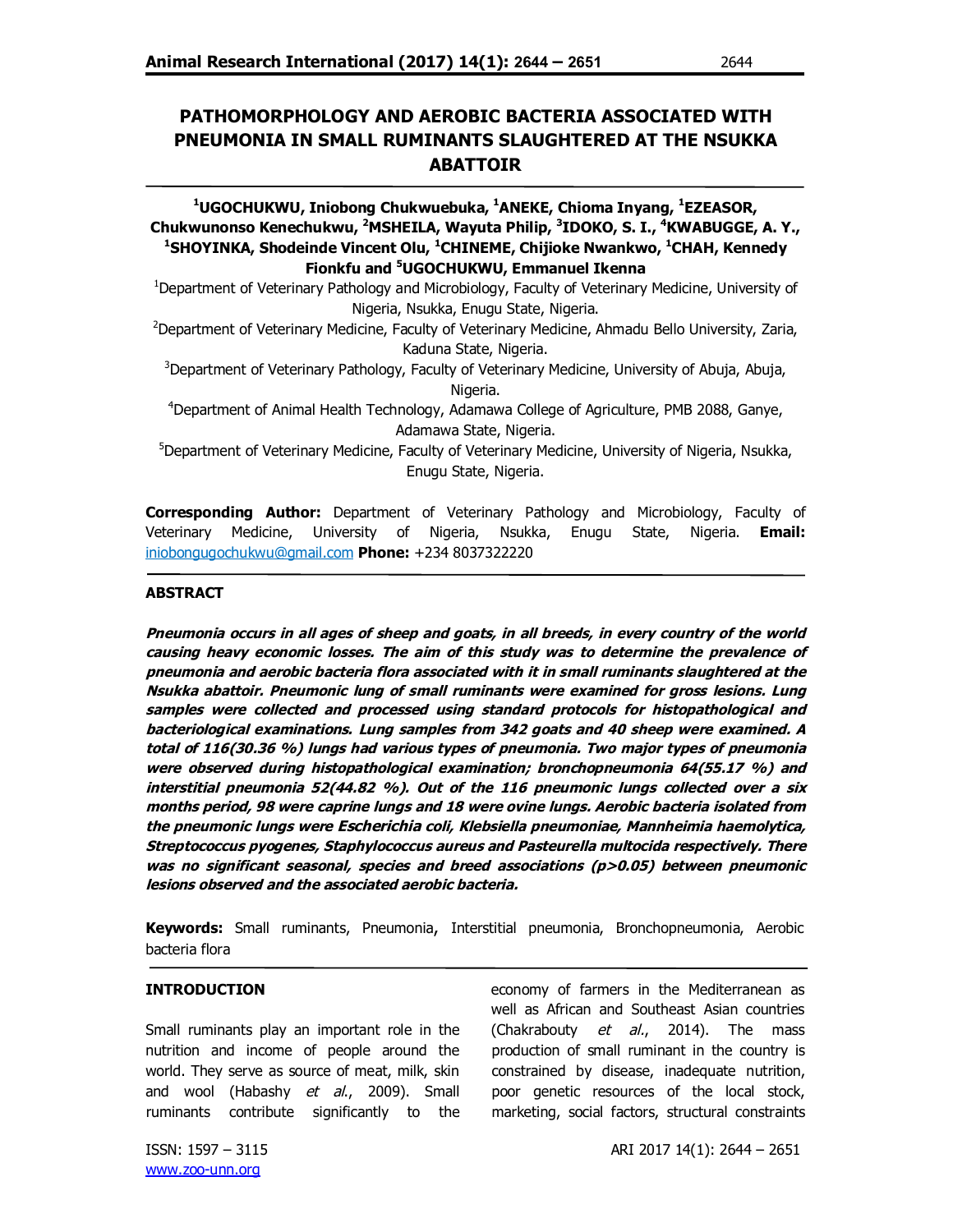and a shortage of high level trained manpower (Yesuf et al., 2012). Mohamed and Abdelsalam (2008) reported that respiratory tract infections were of common occurrence in various species of domestic and farm animals. Pathogenesis is multifactorial, and the diseases appear due to the interaction of infectious micro-organisms (bacteria, mycoplasma, viruses and fungi), host defense, environmental factors and stress. Bacterial infection of the respiratory tract may be primary, occurring in healthy individuals or secondary to a large number of conditions which causes immunosuppression (Yesuf et al., 2012). Secondary bacterial infection occurs especially when the resistance of the respiratory mucosa is lowered and bacteria growing in the upper respiratory tract extend downwards (Yesuf et al., 2012). Pneumonia is a major respiratory disease of domestic animals worldwide, especially in countries where livestock management and husbandry are yet to be developed. The disease incidence is usually very high in these areas and this causes serious financial losses to the livestock industry (Raji et al., 2000).

Pneumonia in goats is one of the most important infections that are frequently diagnosed in veterinary clinics and abattoirs (Elsheikh and Hassan, 2012). Sayed and Zaitoun (2009) pointed out that pneumonia is the most frequently occurring respiratory infections in domestic animals, their aetiologic agents being bacteria, viruses, parasites or concert effect of all of them, often predisposed to by several factors. Pneumonias can be acute, chronic or progressive (Bell, 2008). In summary, in Nigeria, some livestock owners dispose of sick, debilitated and infertile animals in an effort to minimize losses, thereby leading to an increase in the risk of slaughtering and consumption of sick animals (Bala et al., 2011). There has been little work done on this topic with regards to extensive aerobic bacteria isolation and histopathological examination in Nsukka agroecological zone of Nigeria. The objectives of this study were to determine the prevalence of pneumonia in small ruminants slaughtered at the Nsukka abattoir, determine the effects of season, species and breed on the prevalence of pneumonia in the small ruminants and identify

the aerobic bacteria associated with the pneumonia cases.

## **MATERIALS AND METHODS**

**Study Area:** This study was conducted in Nsukka, a town in Nsukka Local Government Area of Enugu State, Nigeria. As of 2007, Nsukka Cultural Zone had an estimated population of 1,377,001. Nsukka is situated at latitude 6°51'24"N and longitude 7° 23'45"E. The town has one abattoir located in the Ikpa Commodity Market, about 55 m from the University of Nigeria, Nsukka campus.

**Study Design and Sample Collection:** A cross sectional survey was conducted over a 6 months period in the year 2014; 3 months in the dry season (December to February) and 3 months in the wet season (April to June). Immediately after slaughter, ovine and caprine lungs were examined and sections from lungs with gross pneumonic lesions were collected in duplicates, placed in sterile sample bottles and appropriately labelled. One portion was used for histopathological study, while the other portion was used for bacteriological study. Ethical approval was not necessary as samples were collected from dead animals.

**Gross and Histopathological Examination:**  The lungs of each slaughtered small ruminant were examined and the nature and distribution of the pneumonic lesions of the small ruminants slaughtered at the Nsukka abattoir were documented as described by Thompson (1981).

Each pneumonic lung specimen was fixed in 10 % buffered formalin. After fixation, the tissue was dehydrated in graded alcohol (70 – 100 %), clearing in xylene, paraffin wax embedded, sectioned (15 µm) using microtome, mounted on slides and differentially stained with Haematoxylin and Eosin (Drury and Wallington, 1980). Slides were examined with Olympus light microscope at x1000 magnification. Photomicrographs of representative pneumonic lesions were taken using Motic camera.

**Isolation and Identification of Aerobic Bacteria:** Pneumonic samples were aseptically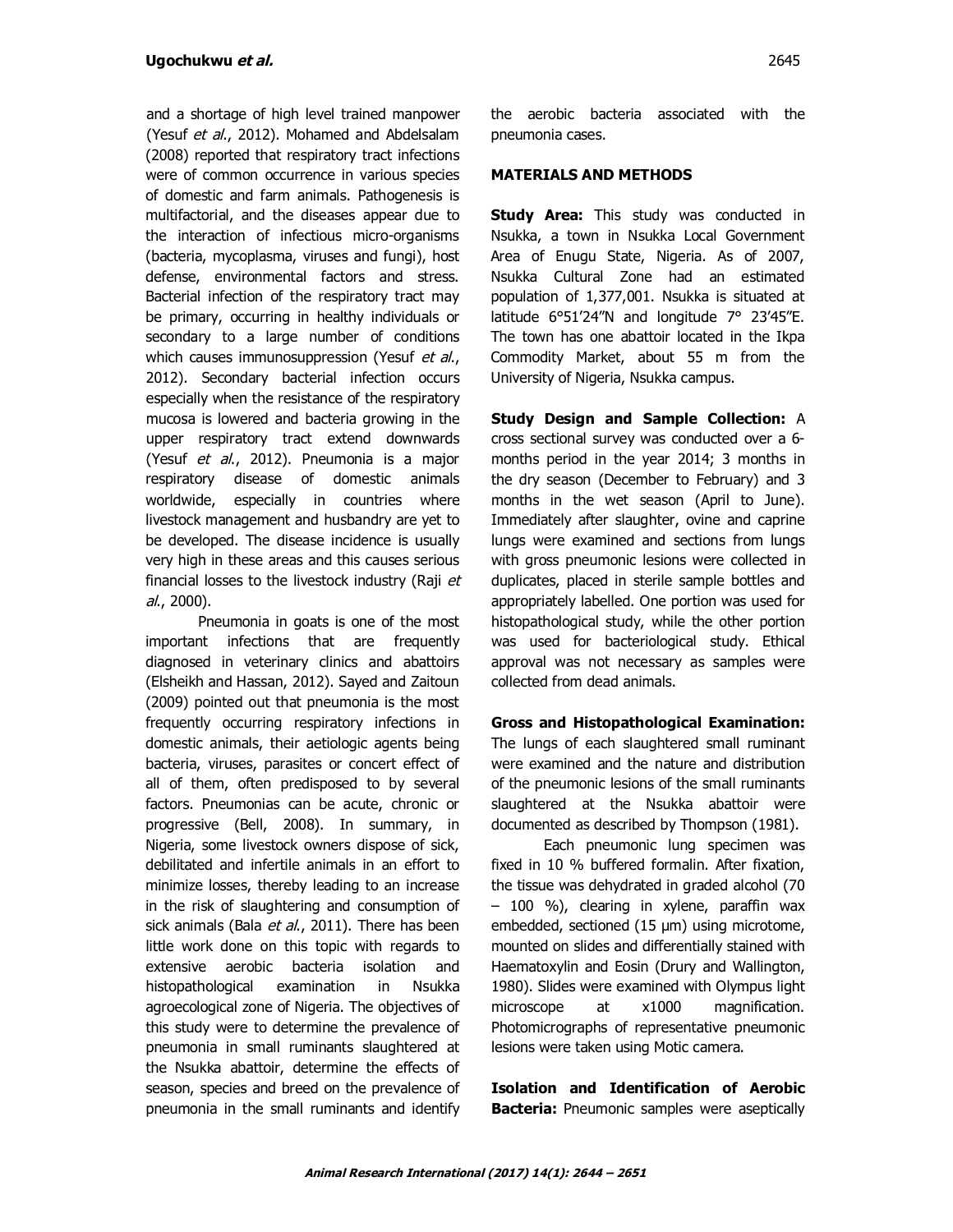collected and streaked on blood and MacConkey agar plates. Inoculated plates were incubated at 37°C for 24 hours. The representative morphological colony types were picked and purified on blood, nutrient and MacConkey agar. Gram positive Cocci were subjected to Mannitol salt agar, catalase, CAMP and coagulase tests following standard protocols (Chessbrough, 2000). Gram negative rods and Coccobacilli were cultured on Eosin methylene blue agar. Giemsa staining, indole, methyl red, Vogesproskauer, citrate utilization, nitrate reduction and urease tests as well as reaction on triple sugar iron agar were accompanied using standard procedures (Chessbrough, 2000). The identity of the aerobic bacteria isolates were determined based on their colonial, microscopic and biochemical characteristics using standard procedures (Chessbrough, 2000).

**Data Analysis:** Descriptive statistics involving frequencies and percentages of occurrence of pneumonia in small ruminants and aerobic bacterial isolates were used. Chi-square statistics was used to determine the level of association between the season, species, breed, sex and the occurrence of pneumonia. Significance was accepted at p<0.05.

### **RESULTS**

Three hundred and eighty-two (382) lungs were examined, 116 ovine and caprine lungs were positive for different types of pneumonia namely bronchopneumonia and interstitial pneumonia. Bronchopneumonia (41.29 %) was more prevalent than interstitial pneumonia (33.54 %) (Figure 1). The distribution of pneumonia among breeds of small ruminants slaughtered at Nsukka abattoir indicated that the Kano brown breed of goat recorded the highest occurrence of pneumonia (Table 1).

The frequency distribution of the histopathological findings and associated aerobic bacteria isolates in goats and sheep slaughtered at the Nsukka abattoir, during the dry and wet seasons indicated that bronchopneumonia and interstitial pneumonia were common in the ruminants regardless of the season (Table 2).



**Figure 1: Prevalence of the different observed pneumonia in small ruminants slaughtered at the Nsukka abattoir**

The aerobic bacteria associated with bronchopneumonia in the ruminants during the dry season were Mannheimia haemolytica, Escherichia coli, Pasteurella multocida, Klebsiella pneumoniae and Staphylococcus aureus, while the aerobic bacteria associated with bronchopneumonia in the ruminants during the wet season were E. coli, M. haemolytica, Streptococcus pyogenes and K. pneumoniae. Furthermore, the aerobic bacteria associated with interstitial pneumonia in the ruminants during the dry season were  $S$ . aureus,  $S$ . pyogenes, E. coli and K. pneumoniae, while the aerobic bacteria associated with interstitial pneumonia in the ruminants during the wet season were S. aureus, S. pyogenes, K. pneumoniae and E. coli (Table 2).

The percentage of aerobic bacteria isolated from the caprine and ovine lungs observed with pneumonia were 37(32.47 %), 16(13.39 %), 12(9.97 %), 19(16.23 %), 23(19.94 %), 4(3.13 %), 4(3.41 %) and 2(1.42 %) positive for E. coli, K. pneumoniae, M. haemolytica, S. pyogenes, S. aureus and P. multocida respectively (Figure 2).

The gross lesions observed were majorly, suppurative pneumonia, exudative pneumonia, congestion (Figure 3). Enlarged dark red wet lung (arrow) in a Kano brown goat. Note the inset - blood expressed from alveoli of the cut surface of the lungs in Figure 3 and the consolidation in Figure 4 and hyperaemia in Figure 5.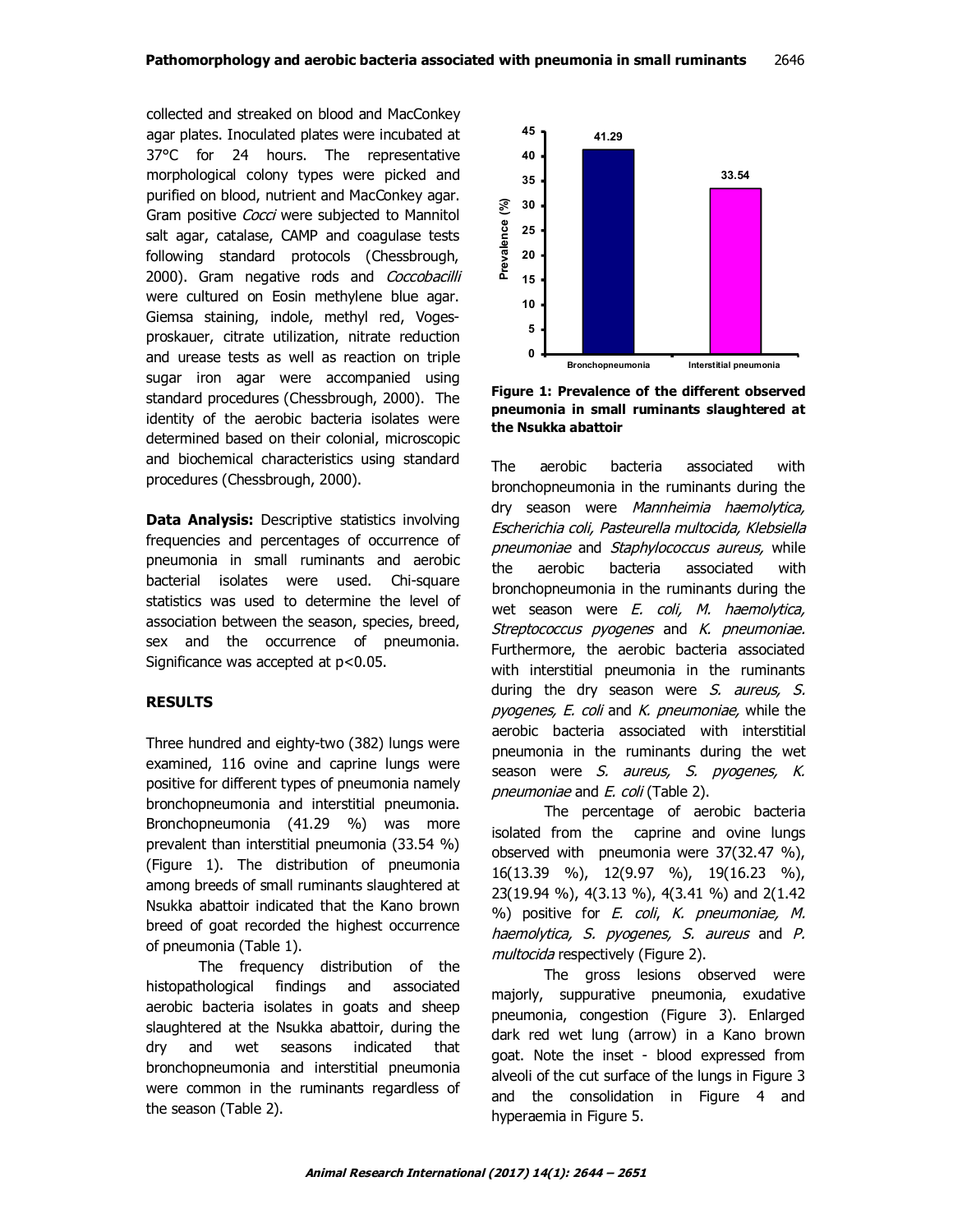| <b>Species</b> | Goats             |                 | <b>Sheep</b> |                  | <b>Total</b> |  |  |
|----------------|-------------------|-----------------|--------------|------------------|--------------|--|--|
| <b>Breeds</b>  | <b>Kano Brown</b> | <b>WAD Goat</b> | Yankasa      | <b>WAD Sheep</b> |              |  |  |
| <b>Seasons</b> |                   |                 |              |                  |              |  |  |
| Dry season     | 31                | 11              | 12           |                  | 54           |  |  |
| Wet season     | 42                | 14              |              |                  | 62           |  |  |
| <b>Total</b>   |                   | 25              | 17           |                  | 116          |  |  |

**Table 1: Breed distribution of small ruminants with pneumonia slaughtered at Nsukka abattoir**

**Table 2: Frequency distribution of the histopathological findings and associated aerobic bacteria isolates in small ruminants slaughtered at the Nsukka abattoir, during the dry and wet seasons**

| <b>Histopathological Findings</b> | <b>Number</b><br>оf<br>Goats | <b>Number</b><br>оf<br><b>Sheep</b> | Most frequent aerobic bacteria isolates                                                                       |
|-----------------------------------|------------------------------|-------------------------------------|---------------------------------------------------------------------------------------------------------------|
| Dry season                        |                              |                                     |                                                                                                               |
| <b>Bronchopneumonia</b>           | 24                           | 5                                   | Mannheimia haemolytica, E. coli, Pasteurella<br>multocida, Klebsiella pneumoniae and<br>Staphylococcus aureus |
| <b>Interstitial pneumonia</b>     | 18                           | 7                                   | Staphylococcus aureus, Streptococcus<br>pyogenes, E. coli and Klebsiella pneumonia                            |
| Wet season                        |                              |                                     |                                                                                                               |
| <b>Bronchopneumonia</b>           | 30                           | 5                                   | E. coli, Mannheimia haemolytica,<br>Streptococcus pyogenes and Klebsiella<br>pneumoniae                       |
| <b>Interstitial pneumonia</b>     | 26                           |                                     | Staphylococcus aureus, Streptococcus<br>pyogenes, Klebsiella pneumoniae and E. coli                           |



**Figure 2: Percentage of aerobic bacteria isolated from the caprine and ovine pneumonic lungs of small ruminants slaughtered at the Nsukka abattoir**

Histopathological examination revealed the two types of bronchopneumonia, fibrinous pneumonia in 17 out of 155 (10.96 %) ruminants and catarrhal bronchopneumonia in 47 out of 155 (30.32 %) ruminants, and interstitial pneumonia occurred in 52 out of 155 (33.54 %) ruminant lungs examined. The lungs

diagnosed with bronchopneumonia were characterised by neutrophilic exudates were present in the alveolar spaces and lumens of the bronchioles and bronchi, and in some occasions a mixture of various amounts of cell debris, neutrophils and macrophages were observed in these areas and there are also distended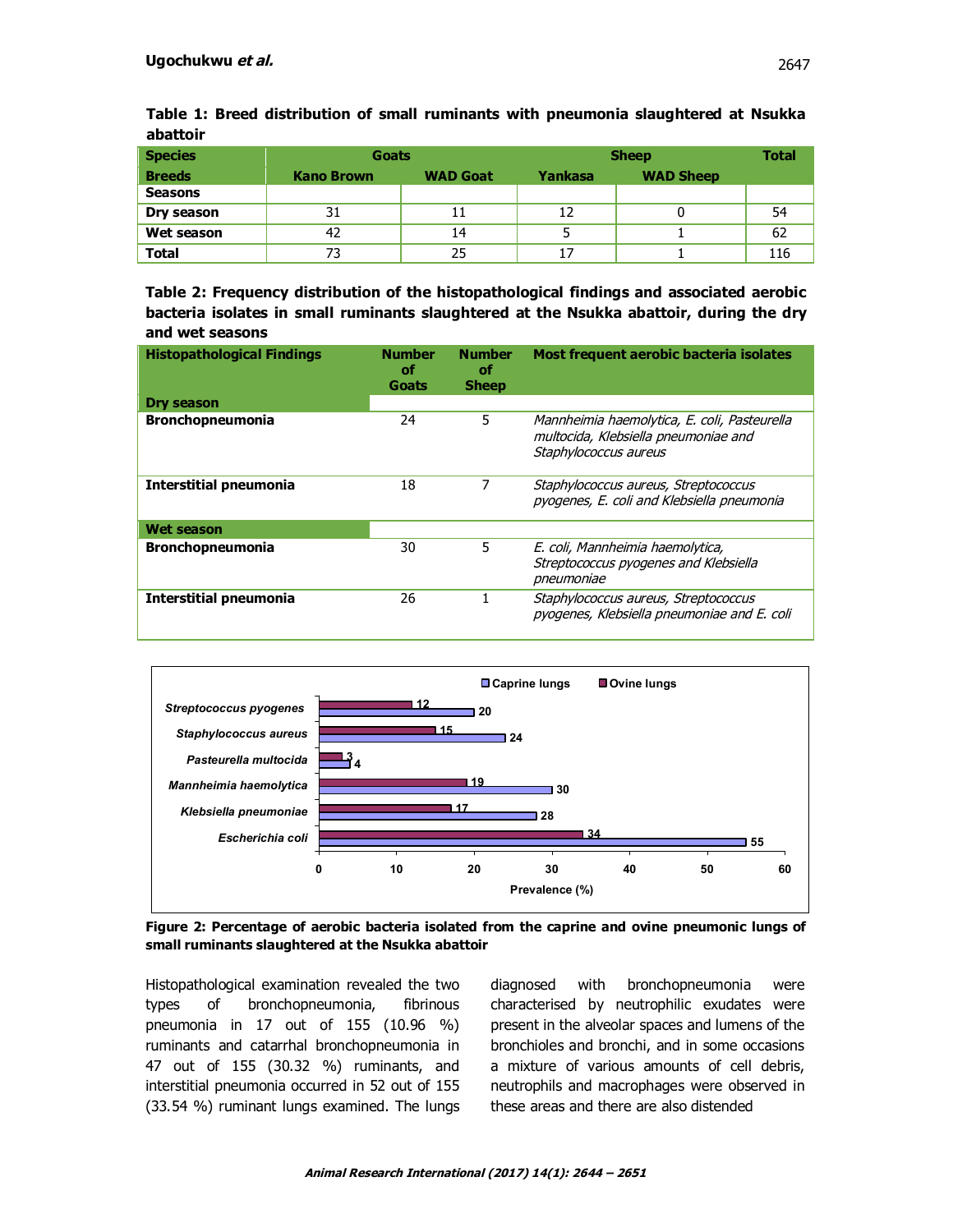

**Figure 3: Enlarged dark red wet lung (arrow) in a Kano brown goat. Inset showing blood expressed from alveoli of the cut surface of the lungs** 



**Figure 4: Consolidation (arrowed) of the caudal lung lobe in a West African dwarf goat**



**Figure 5. Hyperemia (arrowed) of the caudal lung lobe of a Yankasa sheep**



**Figure 6: Bronchopneumonia case characterised by neutrophilic exudates were present in the alveolar spaces and lumens of the bronchioles and bronchi (thick arrow), there are also distended interlobular space (thin arrow), infiltrated with inflammatory cells, distended alveoli (E) and collapsed alveoli (A)**



**Figure 7: Interstitial pneumonia case characterised by interalveolar space infiltrated with predominantly polymorphonuclear cells. Inset showing lymphocytes, macrophages and a few neutrophils**

interlobular space, infiltrated with inflammatory cells, distended alveoli (E) and collapsed alveoli (A) (Figure 6), while the lungs with interstitial pneumonia were characterised by interalveolar space infiltrated with predominantly polymorphonuclear cells namely lymphocytes, macrophages and a few neutrophils (Figure 7).

#### **DISCUSSION**

The major types of pneumonia namely bronchopneumonia and interstitial pneumonia were observed during the histopathological examination. The types of pneumonia observed were the most common types of pneumonia encountered in most studies. Tijjani et al. (2012) reported bacterial flora and pathologic lesions of caprine pneumonic lungs in Maiduguri, Nigeria, Yesuf et al. (2012) had equally reported histopathological changes and bacterial flora associated with pneumonic lungs of small ruminants slaughtered at Gondar, Ethiopia, and Ashraf et al. (1986) had reported incidence and pathology of pneumonias in sheep and goats slaughtered at Faisalabad, Pakistan. Sheep and goats slaughtered in this study were positive for E. coli, K. pneumoniae, M. haemolytica, S. pyogenes, S. aureus and P. multocida. The aerobic bacteria isolated from the pneumonic lungs agreed with the ones isolated by Raji et al. (2000) from ovine and caprine in Zaria, Nigeria and Asaduzzaman et al. (2013) from black Bengal goats in Bangladesh.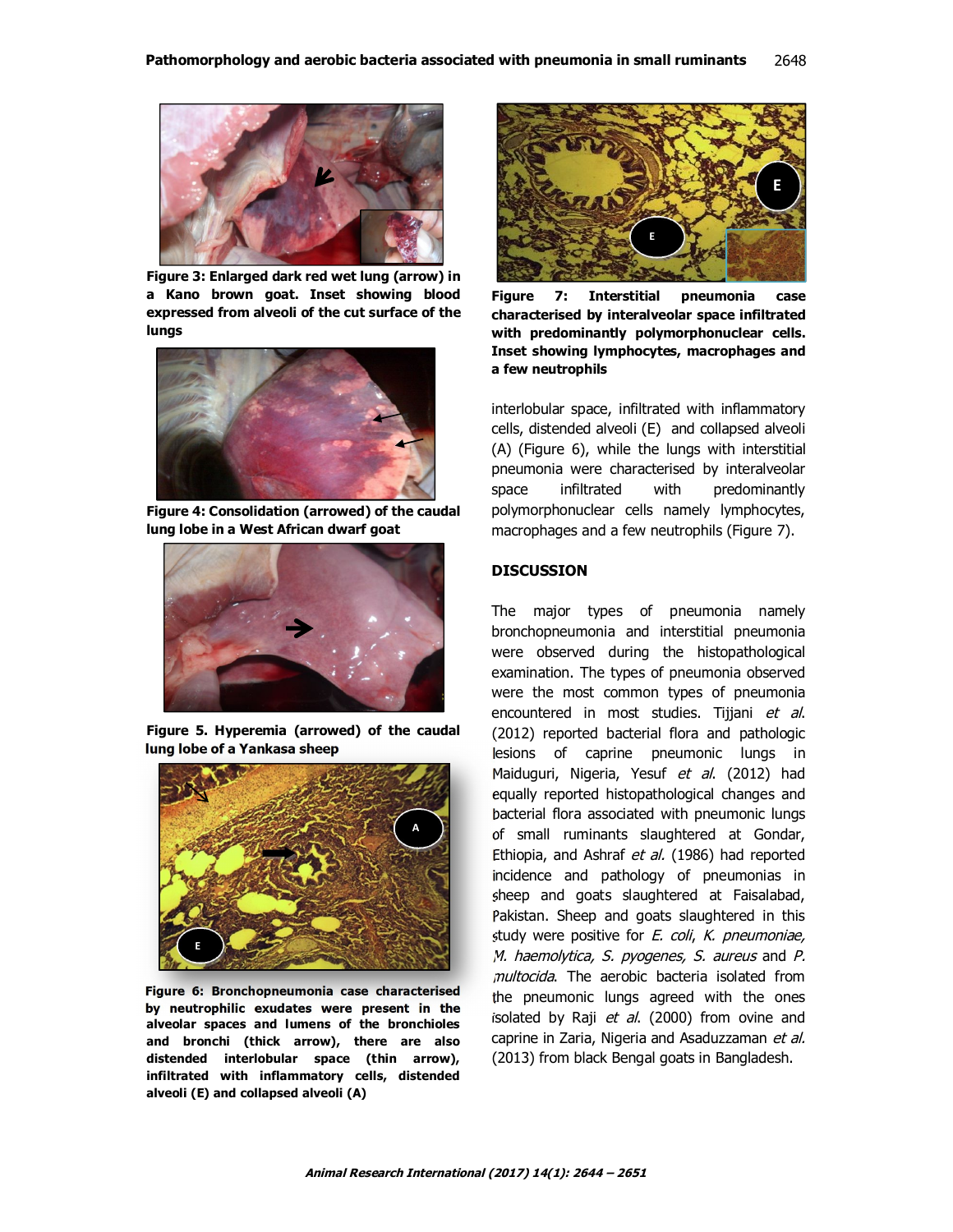The observed variation in the prevalence of different types of pneumonia among different species of small ruminant in this study agreed with Obasi et al. (2001). This may be attributed to the fact that the ratio of the alveolar surface to metabolic weight is very low in sheep when compared to other ruminant species (Aden et al., 2012).

Above 55 % of the pneumonic lung sampled were positive for  $E$ . coli, this was higher than reports by previous researchers (Sayed and Zaitoun, 2009; Enany et al., 2012) but lower than the report of Tijjiani et al. (2012). E. coli was the most prevalent aerobic bacteria, this agreed with the findings of Ouchriah et al. (2015) who also isolated more E. coli than any other aerobic bacteria from newborn calves slaughtered in Batna, Algeria but disagreed with the findings of Enany et al. (2012) for buffalo calves slaughtered in Ismailia Governorate, Egypt.

Furthermore, 27.58 % of the pneumonic lung samples were positive for K. pneumoniae, this was higher than the results reported by previous researchers Enany et al. (2012), Sayed and Zaitoun (2009), but lower than the results reported by Tijjani et al. (2012).

Thirty-five of the pneumonic lungs sampled were positive for M. haemolytica was higher than the results reported by Enany et al. (2012) but lower than the results reported by Tijjani *et al.* (2012). 24.13 % of the pneumonic lungs sampled were positive for S. pyogenes, this was higher than the results reported by Sayed and Zaitoun (2009), Enany et al. (2012) and Tijjani et al. (2012) but lower than the results reported by Enany et al. (2012).

Twenty-three representing 19.82 % of the pneumonic lung samples were positive for S. aureus, this was higher than the results reported by previous researchers Enany et al. (2012), Tijjani et al. (2012) but lower than the results reported by Sayed and Zaitoun (2009).

Five representing 4.31 % of the pneumonic lung samples were positive for P. multocida; this was higher than the results reported by Ugochukwu (2008) but lower than the results reported by Sayed and Zaitoun  $(2009)$  and Enany *et al.*  $(2012)$ . In agreement with previous reports of Yimer and Asseged  $(2007)$  and Azizi *et al.*  $(2013)$  in Ethiopia and Iran respectively, in terms of infection intensity and pathogenicity, it seems that M. haemolytica assumes greater prominence than Pasteurella in Nsukka environment. Although Ugochukwu (2008) reported relatively low prevalence of P. multocida (1.15%) in Nsukka as against 4.31% in this study, the possible role of  $P$ . multocida in the aetiology and pathogenesis of caprine and ovine pneumonia should not be under estimated.

No bacteria could be isolated from 8(5.80 %) sampled lungs supported the findings of Yimer and Asseged (2007) in Dessie, Ethiopia, Elsheikh and Hassan (2012) in Sudan and Azizi et al. (2013) in South western Iran.

The variation in the prevalence of different types of pneumonia in small ruminants in different seasons may be attributed to the variation in nutritional status, breed and the effect of stressors involved during transportation, overcrowding and seasonal variation in climatic factors such as temperature and humidity (Obasi et al., 2012). For the caprine species, more of the Kano brown than the WAD and Sahel goats examined had pneumonia, this was also similar to what was observed in the sheep, where more of the Yankasa breed had pneumonia. This difference was mainly due to the fact that the butchers slaughtered more of these breeds and could also occur due to genetic variation of the breed which influences their immune response and host receptor interaction with colonizing bacteria of the selected species (Yesuf et al., 2012). The results confirmed the findings by Raji et al. (2000) that rainstorms, heavy rainfall and dry harmattan are important stress factors in the pathogenesis of pneumonia in sheep and goats.

**Conclusion:** In conclusion, based on the results obtained in this study, the prevalence of the diagnosed pneumonia were higher in the wet season than in the dry season, higher in sheep than the goats examined and higher in females than in males examined. It was also concluded that several bacterial species inhabit the respiratory passageways of apparently normal goats and sheep but stressful conditions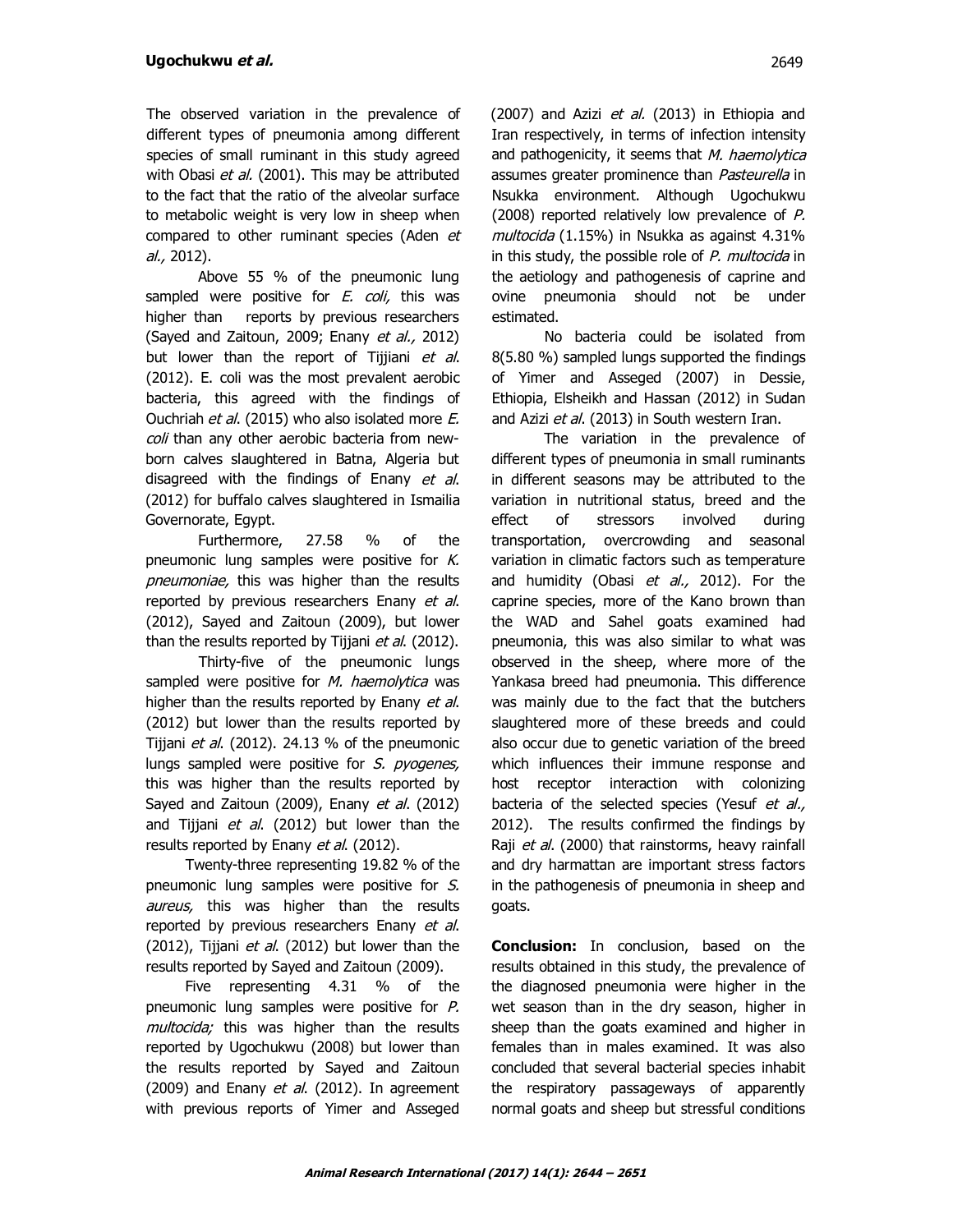like transport stress, overcrowding, poor ventilation in the houses where these animals are housed prior to slaughtering and poor nutrition could turn these supposedly harmless commensals into pathogenic bacteria. In cases of bronchopneumonia, E. coli, M. haemolytica and Pasteurella species were the most frequently isolated aerobic bacterial organisms for fibrinous types of bronchopneumonia; Staphylococcus spp., Streptococcus spp. and E. coli were the most frequently isolated from catarrhal bronchopneumonia and in this study, bacteriological examination results showed that for interstitial pneumonia cases, S. aureus, S. pyogenes and E. coli were the major aerobic bacteria isolated. The unhygienic condition of the slaughter slab at the Nsukka abattoir was a great concern. A concert effort should be made by Veterinarians, Meat inspectors and Public health specialists to ensure cleanliness of the abattoir and provision of a source of clean and potable pipe-borne water at the Nsukka abattoir. Occurrence of supposedly harmless bacteria flora as pathogenic bacteria has been attributed to transport stress, therefore proper resting of small ruminants prior to slaughter at the lairage and minimal stress during transportation is with great emphasis, recommended to minimize the incidence of caprine and ovine pneumonia. It is also recommended that a detailed research work be carried out to look into the economic and public health implications of these aerobic commensal organisms.

## **ACKNOWLEDGEMENTS**

We deeply appreciate the immense help of Mrs M. Ngwu and Mrs T. Onyishi of the Diagnostic Veterinary Microbiology Laboratory, Mr C. Ugwubujo and Mr Egonu of the Veterinary Pathology Laboratory, Mrs Ikechukwu of the Veterinary Public and Preventive Medicine Laboratory and Miss Ngozi Asogwa of the Veterinary Anatomy Laboratory University of Nigeria, Nsukka.

## **REFERENCES**

- ADEN, O., AYALEW, B., MERSHA, C. and TEWODROS, F. (2012). Isolation and identification of aerobic bacterial flora in Nasopharyngeal passage ways of apparently healthy and clinically sick sheep at Gondar University Veterinary Clinic. American-Eurasian Journal of Scientific Research, 7(6): 232 – 237.
- ASHRAF, M., KHAN, M. Z. and GHISHTI, M. A. (1986). Incidence and pathology of pneumonias in sheep and goats slaughtered at Faisalabad. Pakistan Veterinary Journal, 6: 55 – 59.
- ASADUZZAMAN, M. D., AHMED, K. S., KHAN, M. F. R., NAZUL HUSSAIN NAZIR, K. H. M. and RAHMAN, M. M. (2013). Isolation and Identification of bacteria from upper respiratory tract of black Bengal goat in Bangladesh and investigation of some epidemiological parameters related to pneumonia. Scientific Journal of Microbiology, 2(11): 207 – 213.
- AZIZI, S., KORANI, F. S. and ORYAN, A. (2013). Pneumonia in slaughtered sheep in south western Iran: Pathological characteristics and aerobic bacterial aetiology. Veterinaria Italiana, 49(1): 109 – 118.
- BELL, S. (2008). Respiratory diseases in sheep 1, Differential diagnosis and epidemiology. BVA In-Practice, 30(4):  $200 - 207$ .
- BALA, A. N, GARBA, A. E. and YAZAH, A. J. (2011). Bacterial and parasitic zoonoses encountered at slaughter in Maiduguri abattoir, North-eastern Nigeria. Veterinary World, 4(10): 437 – 443.
- CHAKRABOUTY, S., KUMAR, A., TIWARI, R., RAHAL, A., MALIK, Y., DHAMA, K., PAL, A. and PRASAD, M. (2014). Advances in diagnosis of respiratory diseases of small ruminants. Veterinary Medicine International, 2014: 1 – 16. doi:10.1155/2014/508304
- CHESSBROUGH, M. (2000). District Laboratory Practice in Tropical Countries, Part 2. Cambridge Low Price Edition, University Press, Cambridge.